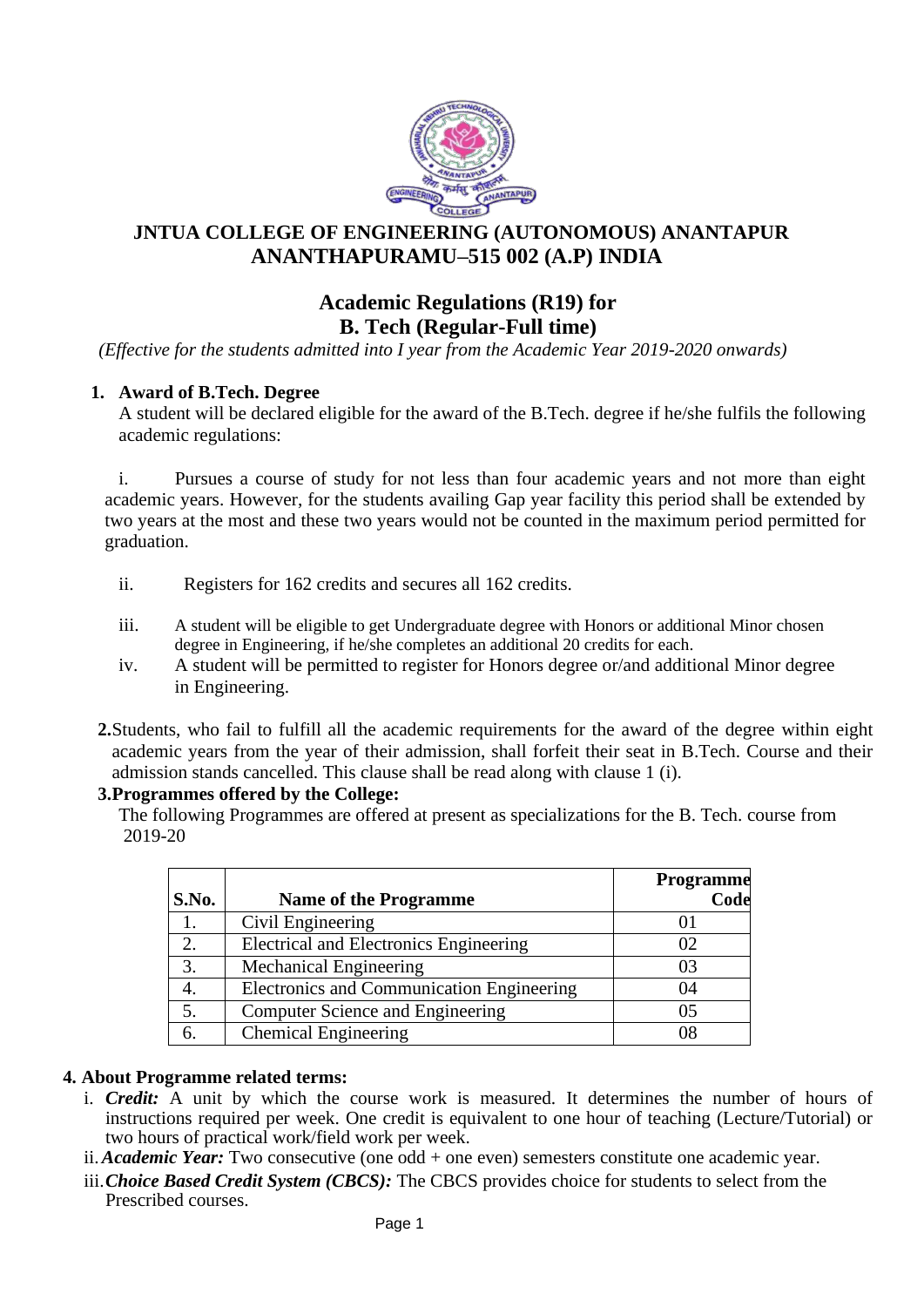Semester Hours / Week Credits Theory (Lecture/Tutorial) 02 02 03 03 04 04 Practical 02 01 03 1.5 04 02 Project stage –  $I^*$  03 1.5 Project stage – II  $07$  07 07

iv.Each course is assigned certain number of credits based on following criterion:

**\* Marks shall be awarded in 7th semester, but started at end of 6th semester and completed before beginning of 7th semester.**

### **5. Course Evaluation:**

### **Course Pattern:**

- i. The entire course of study is for four academic years. Semester pattern shall be followed in all the academic years.
- ii. A student eligible to appear for the end examination in a subject, but absent or has failed in the end examination may appear for that subject at the next supplementary examination when offered.
- iii. When a student is detained due to lack of credits/shortage of attendance, he/she may be re-admitted when the semester is offered after fulfillment of academic regulations. In such case, he/she shall be governed by the academic regulations into which he/she is readmitted.

# **Evaluation Process:**

The performance of a student in each semester shall be evaluated subject wise with a maximum of 100 marks for theory and 100 marks for practical subject. Project stage-I, Socially relevant project and Internship shall be evaluated for 50 marks each & Project stage-II shall be evaluated for 200 marks whereas mandatory courses with no credits shall be evaluated for 30 internal marks.

- i. For theory subjects the distribution shall be 40 marks for Internal Evaluation and 60 marks for the End-Examination.
- ii. For practical subjects the distribution shall be 40 marks for Internal Evaluation and 60 marks for the End- Examination.
- iii. If any course contains two different branch subjects, the syllabus shall be written in two parts with 3 units each (Part-A and Part-B).
- iv. If any subject is having both theory and practical components, they will be evaluated separately as theory subject and practical subject. However, they will be given same subject code with an extension of 'T' for theory subject and 'P' for practical subject.

# **Internal Examination Evaluation:**

i. For theory subjects, during the semester, there shall be two midterm examinations. Each midterm examination shall be evaluated for 40 marks of which 10 marks for objective paper (20 minutes duration), 20 marks for subjective paper (90 minutes duration) and 10 marks for assignment.

Objective paper shall be set for maximum of 20 bits for 10 marks. Descriptive paper shall contain 3 either or type questions (totally six questions from 1 to 6) of which student has to answer one from each either or type question. Each question carries 10 marks and finally scaled down to 20.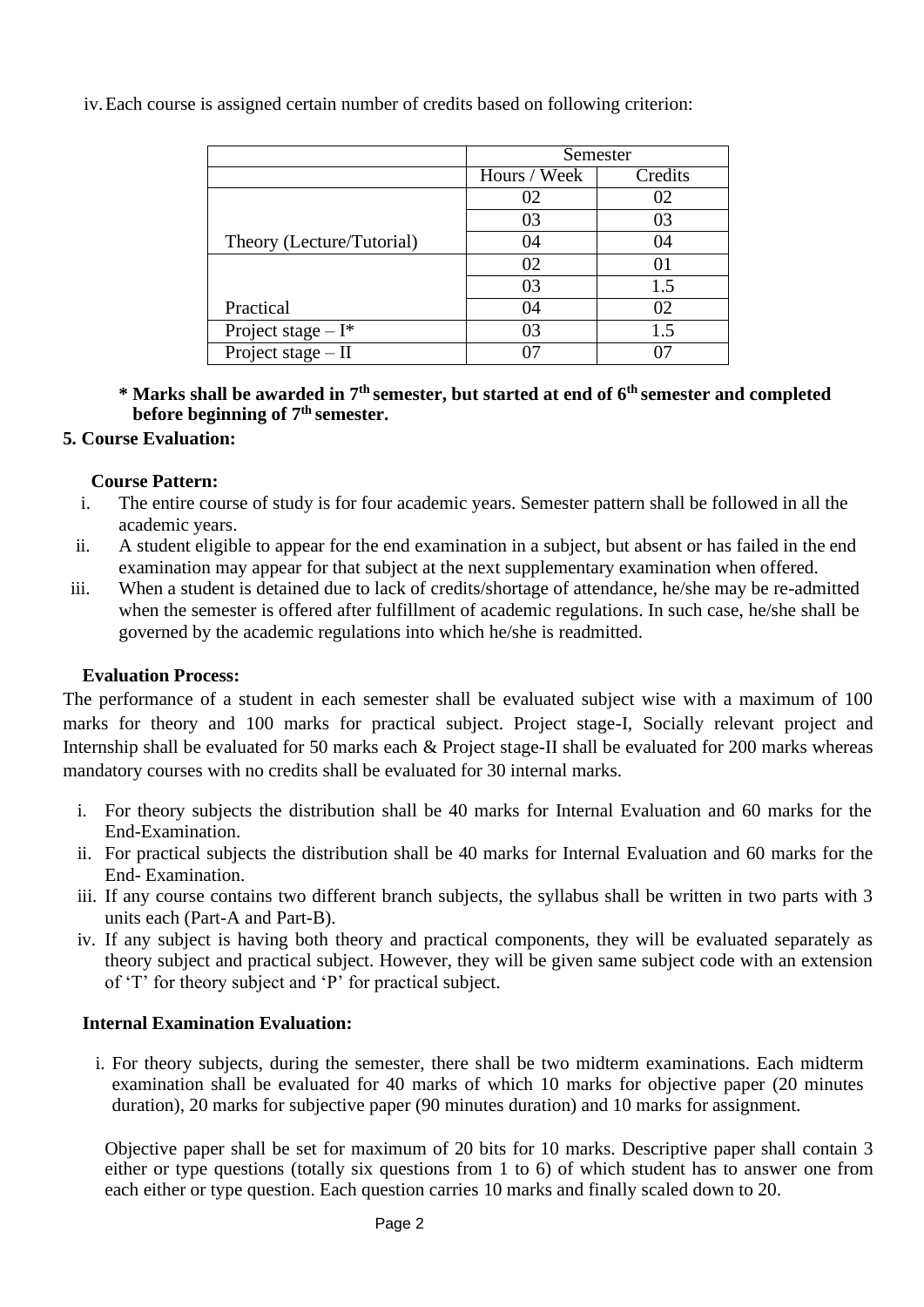- **\*Note 1:** The subjective paper shall contain 6 questions of equal weightage of 10 marks. Any fraction above shall be rounded off to the next higher mark.
- **\*Note 2:** The midterm examination shall be conducted first by distribution of the Objective paper, simultaneously marking the attendance, after 20 minutes the answered objective paper shall be collected back. The student is not allowed to leave the examination hall. Then the descriptive question paper and the answer booklet shall be distributed. After 90 minutes the answered booklets are collected back.
- **\*Note3:** The assignment shall contain objective type/essay type question/numerical problems/software development. It should be continuous assessment throughout the semester. There shall be at least two assignments in a semester and the average marks of the two assignments shall be considered.

If the student is absent for the internal examination, no re-exam shall be conducted and internal marks for that examination shall be considered as zero.

First midterm examination shall be conducted for I, II units of syllabus. The second midterm examination shall be conducted for III, IV and V units.

Final Internal marks shall be arrived at by considering the marks secured by the student in both the mid examinations with 80% weightage given to the better mid exam and 20% to the other.

For Example:

Marks obtained in first mid 25 Marks obtained in second mid : 20 Final Internal Marks:  $(25x0.8) + (20x0.2) = 24$ 

If the student is absent for any one midterm examination, the final internal marks shall be arrived at by considering 80% weightage to the marks secured by the student in the appeared examination and zero to the other. For Example:

> Marks obtained in first mid : Absent Marks obtained in second mid : 25 Final Internal Marks:  $(25x0.8) + (0x0.2) = 20$

# **End Examination Evaluation:**

i. End examination of theory subjects shall have the following pattern:

- a. There shall be 6 questions and all questions are compulsory.
- b. Question I shall contain 5 compulsory short answer questions for a total of 10 marks such that each question carries 2 marks. There shall be one short answer question from each unit.
- c. In each of the questions from 2 to 6, there shall be either/or type questions of 10 marks each. Student shall answer any one of them.
- d. The questions from 2 to 6 shall be set by covering one question from each unit of the syllabus.
- ii. End examination of theory subjects consisting of two parts of different subjects, for Example: Electrical & Mechanical Technology shall have the following pattern:
	- a. Question paper shall be in two parts viz., Part A and Part B with equal weightage.
	- b. One question of type either or from each unit of Part A and Part B

**Note:** The answers for Part A and Part B shall be written in two separate answer books.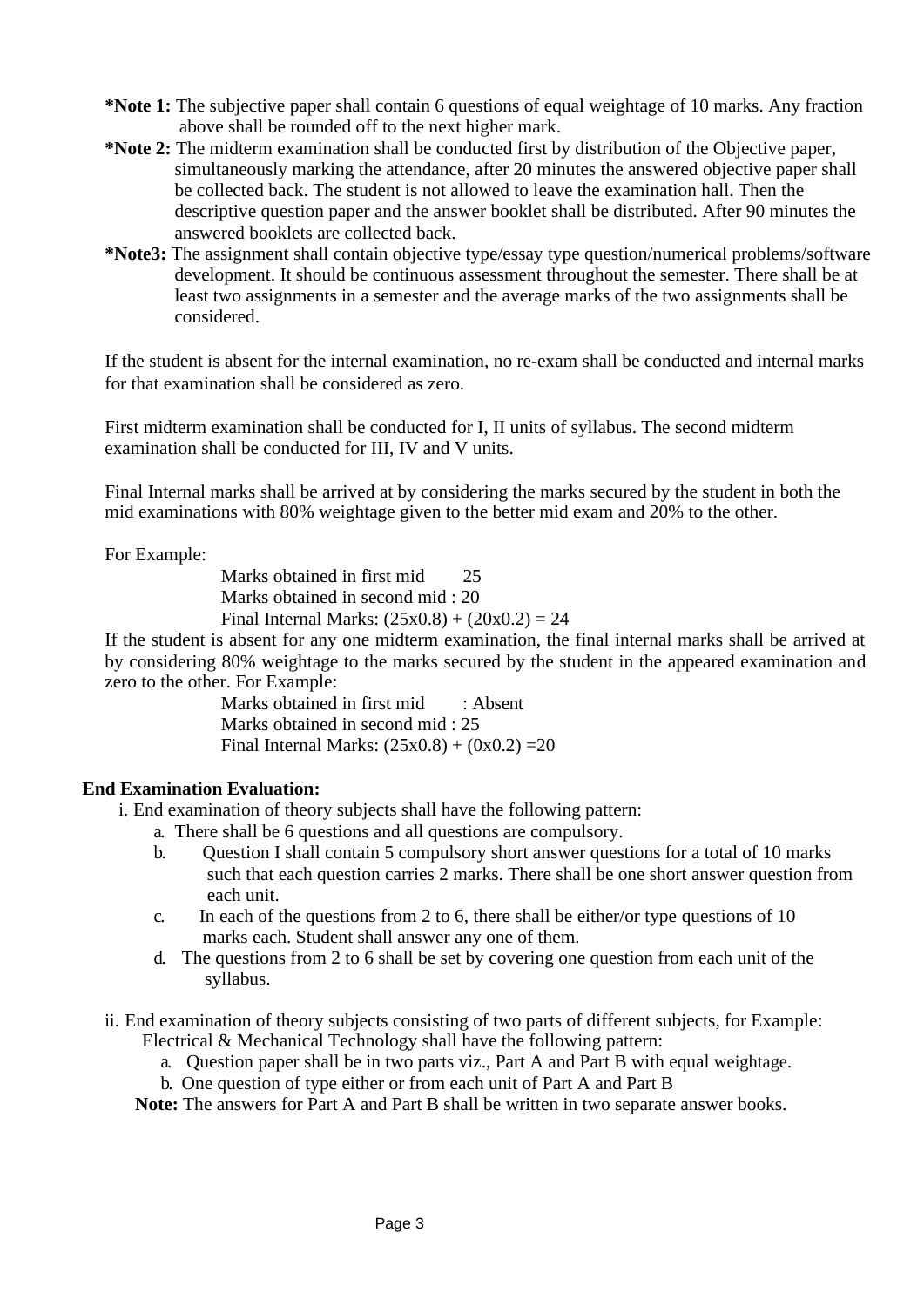For practical courses, there shall be a continuous evaluation during the semester for 40 sessional marks and end examination shall be for 60 marks. Day-to-day work in the laboratory shall be evaluated for 40 marks by the concerned laboratory teacher based on the regularity/record/viva/Internal test. The end examination shall be conducted by the concerned laboratory teacher and a senior expert in the subject from the same department. For passing the laboratory examination a student shall obtain minimum 35% marks in the external examination and shall obtain minimum 40% including internal and external examinations.

In a practical subject consisting of two parts (Eg: Electrical & Mechanical Engg. Lab), the end examination shall be conducted for 30 marks in each part. Internal examination shall be evaluated as above for 20 marks in each part. Minimum of 35% of lab in each part in the end exam. i.e., 11 for each and overall student shall obtain minimum 40% including internal and external examinations.

There shall be **mandatory courses** with zero credits. There shall be no external examination. However, attendance in the audit course shall be considered while calculating aggregate attendance and student shall be declared to have passed the mandatory course only when he/she secures 40% or more in the internal examinations. In case, the student fails, a re-examination shall be conducted for failed candidates every six months/semester at a mutually convenient date of college/student satisfying the conditions mentioned in item 1 & 2 of the regulations.

For the subject having design and/or drawing, such as Engineering Drawing, the distribution of marks shall be 40 for internal evaluation and 60 for end examination.

Day-to-day work shall be evaluated for 20 marks by the concerned subject teacher based on the reports/submissions prepared in the class. And there shall be two midterm examinations in a semester for duration of 2 hours each for 20 marks with weightage of 80% to better mid marks and 20% for the other. The subjective paper shall contain 3 either or type questions. There shall be no objective paper in internal examination. The sum of day-to-day evaluation and the internal test marks will be the final sessional marks for the subject.

The end examination pattern for Engineering Graphics, shall consists of 5 questions, either/or type, of 12 marks each. There shall be no objective type questions in the end examination. However, the end examination pattern for other subjects related to design/drawing is to be mentioned along with the syllabus.

The laboratory records and internal test papers shall be preserved for a minimum of 3 years in the respective departments as per the Institution norms and shall be produced to the Committees as and when the same are asked for.

# **Procedure for Conduct and Evaluation of MOOC:**

• A student can choose any of the courses listed in open electives in VI Semester through MOOCs. The student shall register for the course (Minimum of 30 hours and maximum of 40 hours) offered by authorized Institutions/Agencies, through online with the recommendation of Head of the Department and approved by the Principal of the Institution. In case of online certification, no need of conventional evaluation, otherwise the Head of the Department shall appoint one mentor for each of the MOOC subjects offered and the mentor appointed shall conduct the internal examinations following the guidelines given in 5.3. Further, the external examination for the MOOC subject will be conducted in line with other regular subjects (5.4) based on the syllabi of the respective subject provided in the curriculum. A MOOC course may be studied either in online or in conventional manner (or) MOOC online courses conducted under SWAYAM/NPTEL/COURSERA/EDX can be given weightage as per the norms.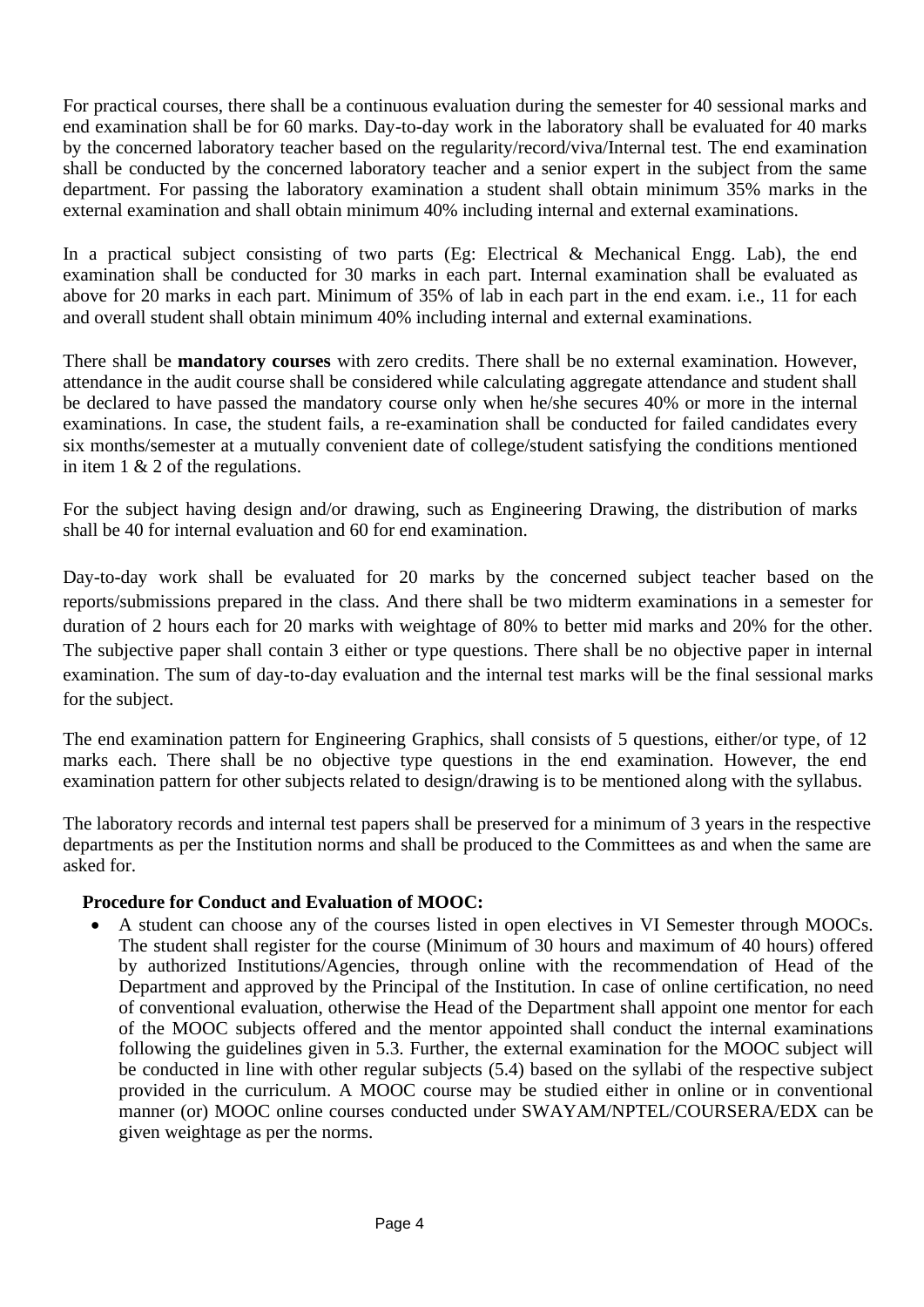- There shall be four Open Electives, four Professional Electives and two Humanities Electives which are **Choice Based Credit Courses (CBCC)** from V semester onwards. These courses can be pursued in MOOC manner or the Conventional manner. If the course performed by the student in MOOC manner, then no need of conventional evaluation, only certification required in such cases.
- There shall be a seminar presentation in IV year I Semester. For the seminar, the student shall collect the information on a specialized topic and prepare a technical report, showing his/her understanding over the topic, and submit to the department before presentation. The report and the presentation shall be evaluated by the Departmental committee consisting of Head of the Department, seminar supervisor and a senior faculty member. The seminar shall be evaluated for 100 marks. There shall be no external examination for seminar. A student shall acquire 0.5 credits assigned to the seminar only when he/she secures 40 marks on aggregate out of 100 marks allocated. In case, if a student fails in seminar, he/she shall reappear for the makeup seminar by following a similar procedure adopted for the theory examinations.

### **Minor degree in a discipline (Minor degree/Programme):**

- This concept is introduced in the curriculum of all conventional B. Tech. Programmes offering a major degree. The main objective of Minor in a discipline is to provide additional learning opportunities for academically motivated students and it is an optional feature of the B. Tech. Programme. A student can get a Minor degree in a discipline other than his/her parent discipline if he/she earn 20 extra credits from the discipline in which he/she wants to acquire Minor degree through professional core/professional elective or equivalent MOOC courses pertaining to the discipline in which Minor degree is needed, available under SWAYAM platform. The list of courses to be studied either in MOOCs or conventional type will be decided by the College at the time of registration for Minor degree.
- a. Students having a CGPA of 8.0 (for SC/ST students CGPA of 7.5) or above up to II year-I semester and without any backlog subjects will be permitted to register for Minor degree. An SGPA and CGPA of 7.5 (for SC/ST students CGPA of 7.0) has to be maintained in the subsequent semesters without any backlog subjects in order to keep the Minor discipline registration live or else it will be cancelled.
- b. Students aspiring for a Minor degree must register from **V** semester onwards and must opt for a Minor degree in a discipline other than the discipline he/she is registered in. However, Minor discipline registrations are not allowed before V semester and after VI semester.
- c. Students will not be allowed to register and pursue more than two subjects in any semester.
- d. The Evaluation pattern of theory subjects will be similar to the regular Programme evaluation.
- e. Students may enlist their choice of Minor discipline Programmes, in order of preference, for which they wish to register. It will not be permissible to alter the choices after the application has been submitted. However, students are allowed to opt for only one Minor discipline Programme in the order of preference given by them.
- f. Minimum strength required for offering a Minor in a discipline is considered as 20% of the class size and Maximum would be 80% of the class size.
- g. Completion of a Minor discipline Programme requires no addition of time to the regular Four year Bachelors' Programme. That is, Minor discipline Programme should be completed by the end of final year B. Tech. Programme along with the major discipline.
- h. There shall be separate course/class work and time table of the various Minor Programmes. Attendance regulations for these Minor discipline Programmes will be as per regular courses.
- i. A student registered for Minor in a discipline shall pass in all subjects that constitute the requirement for the Minor degree Programme. No class/division (i.e., second class, fist class and distinction, etc.) shall be awarded for Minor degree Programme.
- j. The Minor in a discipline will be mentioned in the degree certificate as Bachelor of Technology in XXX with Minor in YYY. For example, Bachelor of Technology in **Computer Science & Engineering** with Minor in **Electronics & Communication Engineering**. This fact will also be reflected in the transcripts, along with the list of courses taken for Minor Programme with CGPA mentioned separately.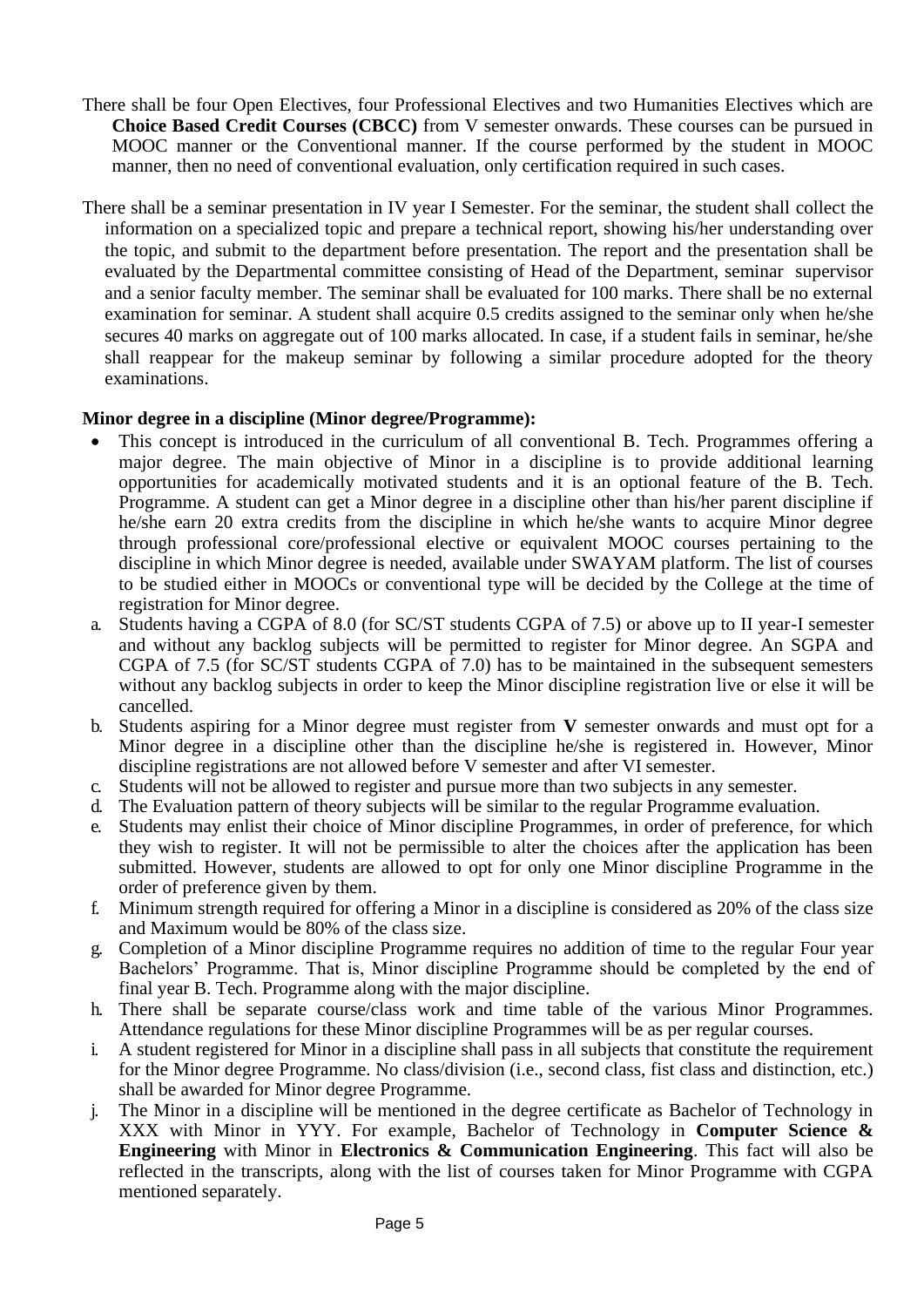#### **Honors degree in a discipline:**

a. This concept is introduced in the curriculum for all conventional B. Tech. Programmes. The main objective of Honors degree in a discipline is to provide additional learning opportunities for academically motivated students and it is an optional feature of the B. Tech. Programme. In order to earn a Honors degree in his/her discipline, a student has to earn 20 extra credits by studying five advanced courses for 15 credits and by carrying out a mini project for 5 credits in the concerned branch of Engineering. In place of advanced courses, he/she can study equivalent MOOC courses available under SWAYAM platform, as decided by the College from time to time. The Evaluation pattern of theory subjects will be similar to the regular Programme evaluation. The mini project shall be evaluated by the committee consisting of Head of the department, Supervisor and External examiner. Students aspiring for Honors degree must register from **V** semester onwards. However, Honors degree registrations are not allowed before V semester and after VI semester. Student may register for mini project from V semester onwards and complete the same before VIII semester after completing at least two advanced courses or equivalent.

#### **b. Procedure for Conduct and Evaluation of Honors degree Mini project:**

Out of a total of 100 marks for the Mini project, 40 marks shall be for Internal Evaluation and 60 marks for the End Semester Examination (Viva-voce). The Viva-Voce shall be conducted by a committee consisting of HOD, Project Supervisor and an External Examiner nominated by the College. The evaluation of project work shall be conducted at the end of the VIII semester. The Internal Evaluation shall be made by the departmental committee (Head of the Department and one senior faculty member of the Department and Supervisor).

- c. Students having a CGPA of 8.0 (for SC/ST students CGPA of 7.5) or above upto II year-I semester and without any backlog subjects will be permitted to register for degree with Honors. An SGPA and CGPA of 7.5 (for SC/ST students CGPA of 7.0) has to be maintained in the subsequent semesters without any backlog subjects in order to keep the degree with Honors registration live or else it will be cancelled and degree will be given as B.Tech. (Regular).
- d. If any student willing to register both Minor and Honors, Students having a CGPA of 8.5 (for SC/ST students CGPA of 8.0) or above upto II Year I-Semester and without any backlog subjects will be permitted.

A **Socially relevant Project** is introduced in V and VI semesters for 0.5 credits in each semester. The student has to spend 15 hrs./semester on any socially relevant project and submit a report for evaluation. This shall be evaluated for 50 marks in each of the above semesters by a committee consisting of Head of the department, Project mentor and one senior faculty member of the department. A student shall acquire 0.5 credits assigned, when he/she secures 40% or more marks for the total of 50 marks. In case, if a student fails, he/she shall resubmit the report. There shall be no external evaluation.

An **Internship/Industrial Training/Research Projects in National Laboratories/Academic Institutions** is introduced for 2 credits in the curriculum. It is introduced at the end of VI semester i.e., during summer vacation for a period of 4 weeks. The student shall submit a diary and a technical report for evaluation. This shall be evaluated in the VII semester for 50 marks by a committee consisting of Head of the Department along with two senior faculty members of the Department. A student shall acquire 10 credits assigned, when he/she secures 40% or more marks for the total of 50 marks. In case, if a student fails, he/she shall reappear as and when the VII semester supplementary examinations are conducted. There shall be no external evaluation.

Alternatively, B. Tech Civil Engineering students can take up a mini project on Water Resource Engineering in place of the above for 10 credits. Topics can be found from the Civil Engineering curriculum.

#### **Procedure for Conduct and Evaluation of Project Stage – I:**

There shall be a presentation of **Abstract of the main project** in the VII Semester. After selecting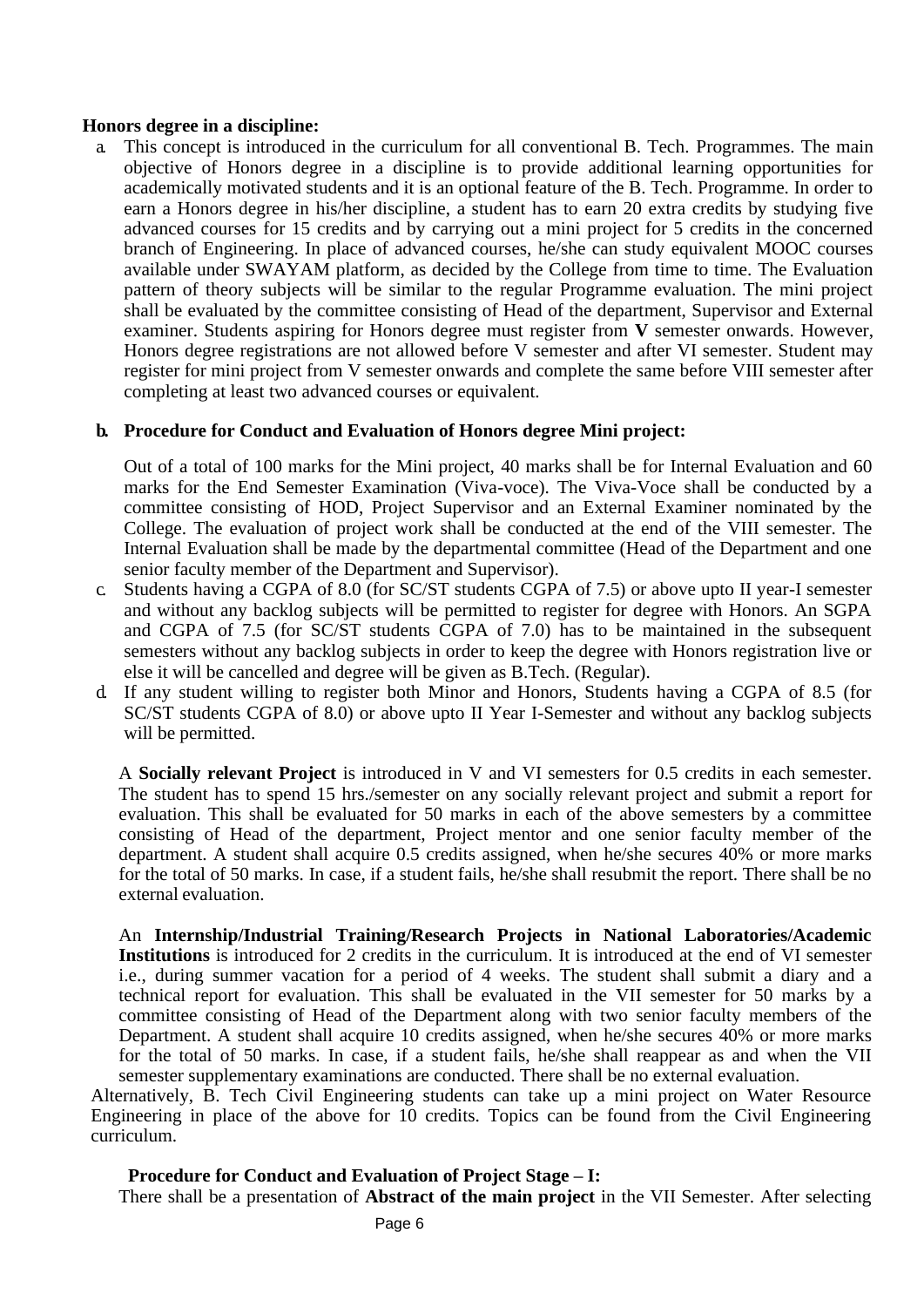the specific topic, the student shall collect the information and prepare a report, showing his/her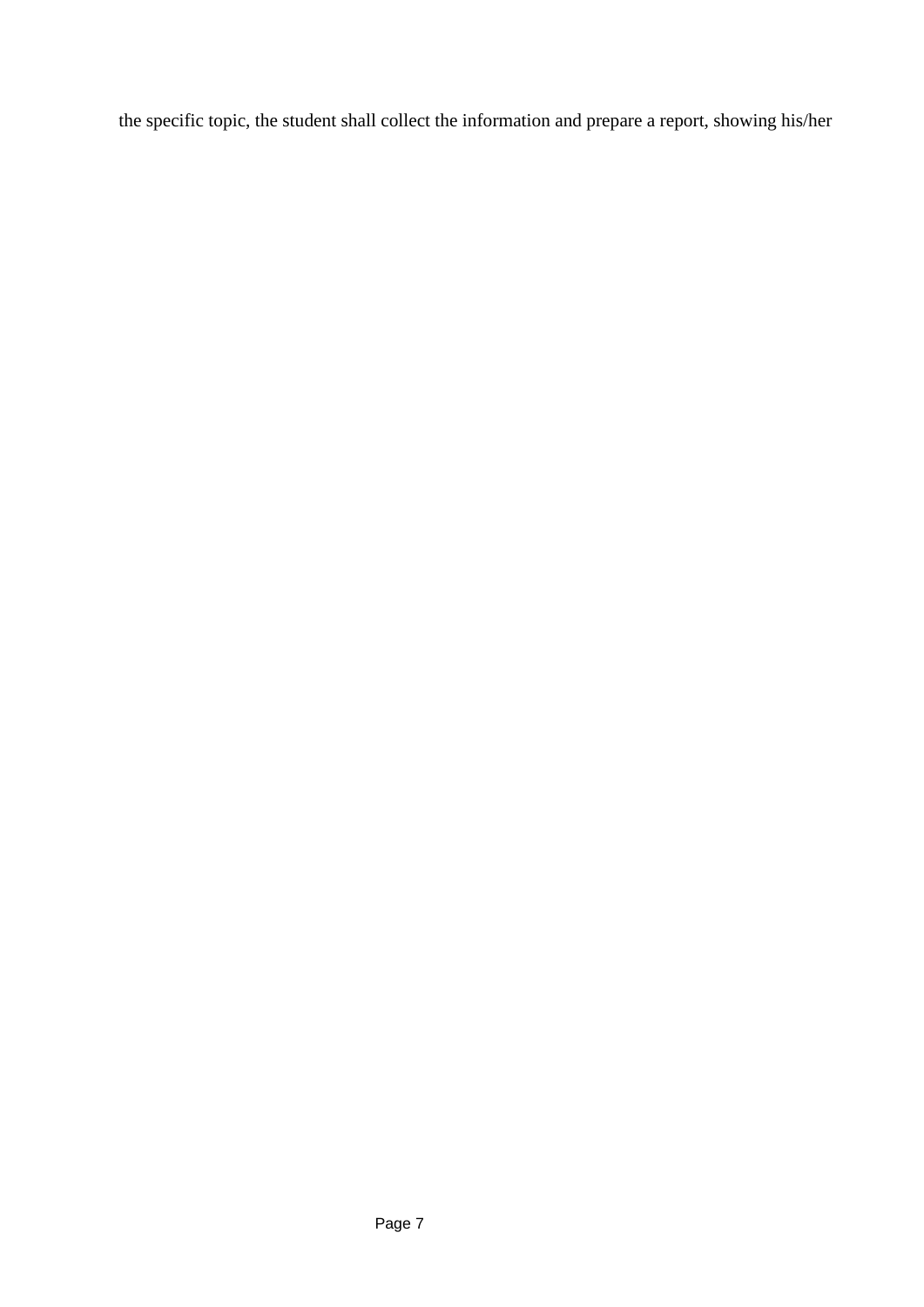understanding of the topic and submit the same to the department before presentation. The report and the presentation shall be evaluated by the departmental committee consisting of Head of the Department, Project supervisor and a senior faculty member. It shall be evaluated for 50 marks. A student shall acquire 1.5 credits assigned to the Project stage-I, when he/she secures 40% or more marks for the total of 50 marks. The Project stage-I shall be evaluated at the end of VII semester by the department committee. There shall be no external evaluation for Project stage-I.

In case, if a student fails in Project stage-I, a reexamination shall be conducted within a month. In case if he/she fails in the reexamination also, he/she shall not be permitted to register for Project Stage-II. Further, such students shall reappear as and when VII semester supplementary examinations are conducted.

#### **Procedure for Conduct and Evaluation of Project Stage – II:**

Out of a total of 200 marks for the **Project stage - II**, 80 marks shall be for Internal Evaluation and 120 marks for the End Semester Examination (Viva-voce). The Viva-Voce shall be conducted by a committee consisting of HOD, Project Supervisor and an External Examiner nominated by the Institution**.** Project work shall start in VII semester and shall continue in the VIII semester. The evaluation of project work shall be conducted at the end of the VIII semester. The Internal Evaluation shall be made by the departmental committee (Head of the Department, two senior faculty members of the department and Supervisor), on the basis of two seminars given by each student on the topic of his/her project.

#### **6. Attendance Requirements in Academics:**

A student shall be eligible to appear for University examinations if he/she acquires a minimum of 75% of attendance in aggregate of all the subjects in a semester.

Condonation of shortage of attendance in aggregate up to 10% (65% and above and below 75%) in each semester may be granted by the College Academic Committee.

Shortage of Attendance below 65% in aggregate shall in NO CASE be condoned.

A stipulated fee shall be payable towards condonation of shortage of attendance to the Institution.

Students whose shortage of attendance is not condoned in any semester are not eligible to take their end examination of that class and their registration shall stand cancelled.

A student will not be promoted to the next semester unless he satisfies the attendance requirements of the present semester. They may seek readmission for that semester when offered next.

#### **7. Minimum Academic Requirements and Award of the Degree:**

The following academic requirements have to be satisfied in addition to the attendance requirements mentioned in section 6.

A student shall be deemed to have satisfied the minimum academic requirements and earned the credits allotted to each theory, practical, design, drawing subject or project if he secures not less than 35% of marks in the end examination and a minimum of 40% of marks (Sum of Internal and External Marks). In case of mandatory courses he/she should secure 40% of the total marks.

A student shall be promoted from IV to V Semester only if he/she fulfils the academic requirement of securing 40% of the credits in the subjects that have been studied up to III semester from the following examinations, irrespective of whether the candidate takes the end examination or not as per the normal course of study.

One regular and two supplementary examinations of I Semester.

One regular and one supplementary examination of II Semester.

One regular examination of III semester.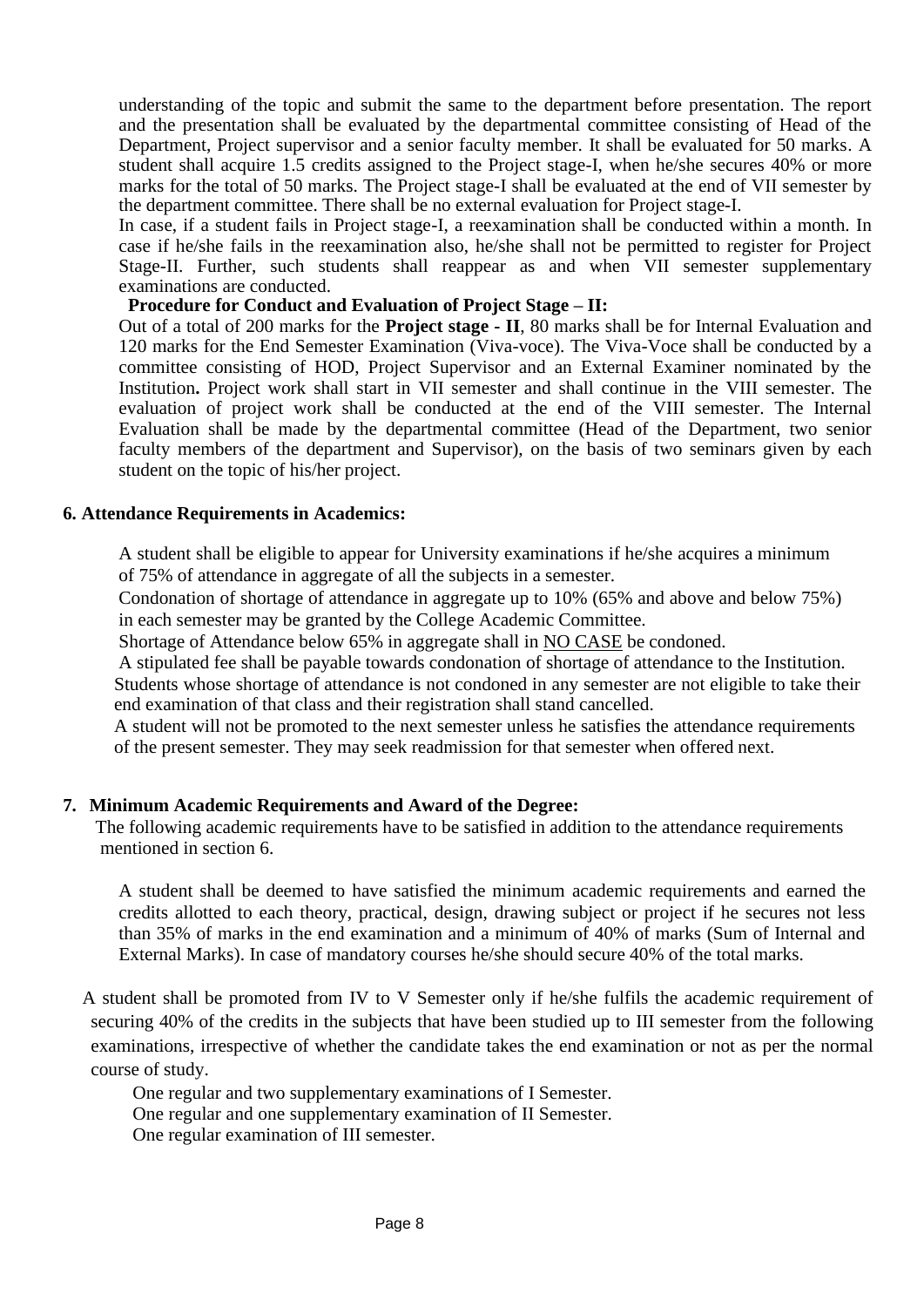A student shall be promoted from VI semester to VII semester only if he/she fulfils the academic requirements of securing 40% of the credits in the subjects that have been studied up to VI semester from the following examinations, irrespective of whether the candidate takes the end examination or not as per the normal course of study.

One regular and four supplementary examinations of I Semester.

One regular and three supplementary examinations of II Semester.

One regular and two supplementary examinations of III Semester.

One regular and one supplementary examinations of IV Semester.

One regular examination of V Semester.

And in case a student is detained for want of credits for particular academic year by sections 7.2 and above, the student may make up the credits through supplementary examinations and only after securing the required credits he/she shall be permitted to join in the V semester or VII semester as the case may be.

A student shall register and put up minimum attendance in all 170 credits and earn all the 170 credits.

Students who fail to earn 170 credits as indicated in the course structure within eight academic years from the year of their admission shall forfeit their seat in B.Tech. course and their admission shall stand cancelled, subjected to clause 1(i).

# **8. With–holding of Results**:

If the candidate has any dues not paid to the College or if any case of indiscipline or malpractice is pending against him/her or candidate or student, the result of the candidate shall be withheld and the candidate will not be allowed/promoted into the next higher semester. The issue of awarding degree is liable to be withheld in such cases.

#### **9. Award of Grades:**

After each subject is evaluated for 100 marks, the marks obtained in each subject will be converted to a corresponding letter grade as given below, depending on the range in which the marks obtained by the student fall.

| Range in which the marks | Grade             | Grade points |  |
|--------------------------|-------------------|--------------|--|
| in the subject fall      |                   | Assigned     |  |
| $\geq 90$                | S (Superlative)   | 10           |  |
| 80-89                    | A (Excellent)     |              |  |
| 70-79                    | B (Very Good)     |              |  |
| 60-69                    | C(Good)           |              |  |
| 50-59                    | D (Average)       |              |  |
| 40-49                    | E (Below Average) |              |  |
| < 40                     | F (Fail)          |              |  |
| Absent                   | Ab (Absent)       |              |  |

#### **Structure of Grading of Academic Performance**

i. A student obtaining Grade 'F' or Grade 'Ab' in a subject shall be considered failed and will be required to reappear for that subject when it is offered the next supplementary examination.

ii. For mandatory courses, "Satisfactory" or "Unsatisfactory" shall be indicated instead of the letter grade and this will not be counted for the computation of SGPA/CGPA.

# **Semester Grade Point Average (SGPA) and Cumulative Grade Point Average (CGPA):**

i. The Semester Grade Point Average (SGPA) is the ratio of sum of the product of the number of credits with the grade points scored by a student in all the courses taken by a student and the sum of the number of credits of all the courses undergone by a student, i.e.,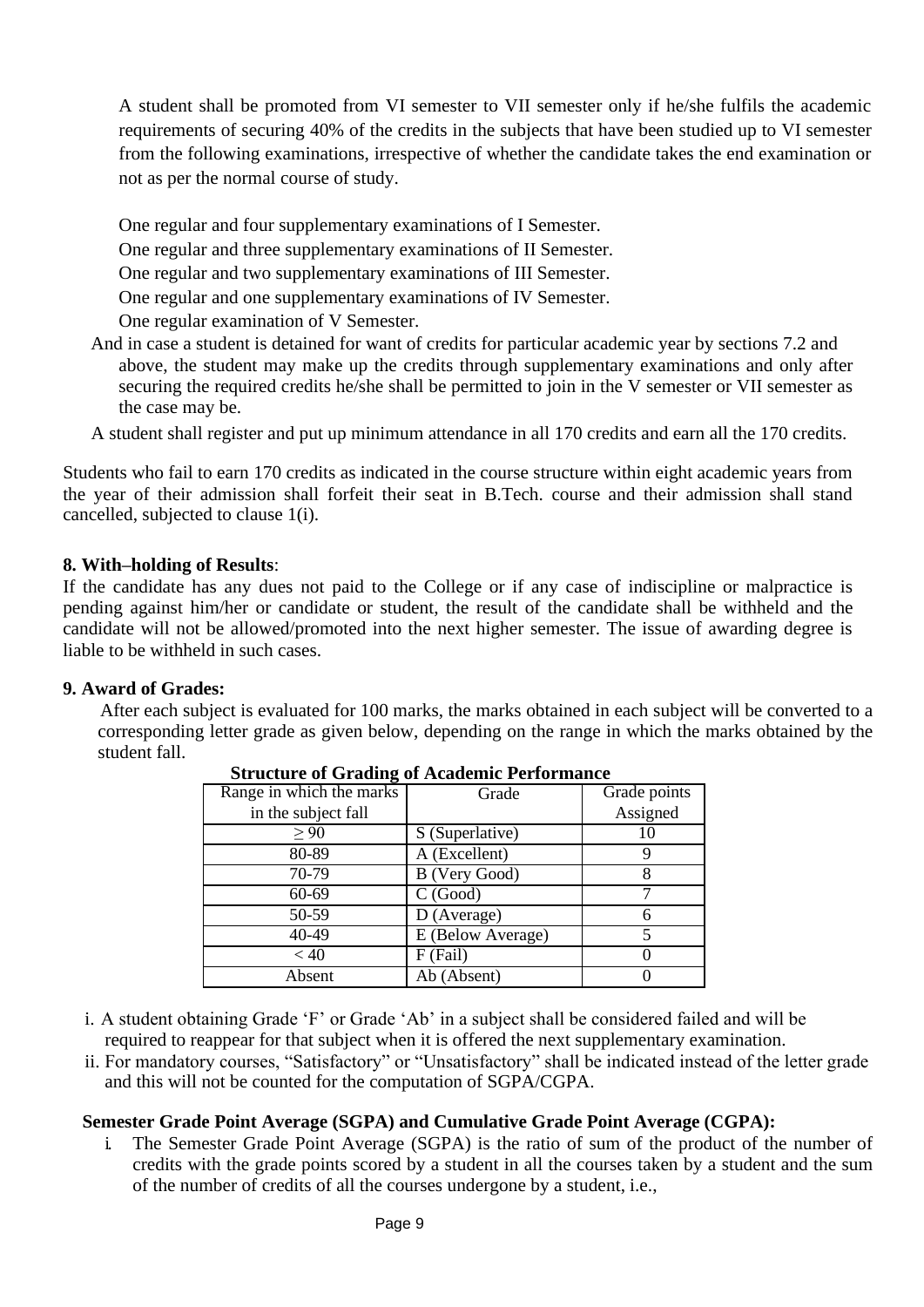# $SGPA = \Sigma (C_i \times G_i)/\Sigma C_i$

where,  $C_i$  is the number of credits of the i<sup>th</sup> subject and  $G_i$  is the grade point scored by the student in the  $i<sup>th</sup>$  course.

ii. The Cumulative Grade Point Average (CGPA) will be computed in the same manner taking into account all the courses undergone by a student over all the semesters of a Programme, i.e.,  $CGPA = \Sigma (C_i \times S_i) / \Sigma C_i$ 

where " $S_i$ " is the SGPA of the i<sup>th</sup> semester and C<sub>i</sub> is the total number of credits upto that semester.

- ii. Both SGPA and CGPA shall be rounded off to 2 decimal points and reported in the transcripts.
- iv. While computing the SGPA the subjects in which the student is awarded Zero grade points will also be included.

*Grade Point:* It is a numerical weight allotted to each letter grade on a 10-point scale.

*Letter Grade:* It is an index of the performance of students in a said course. Grades are denoted by letters S, A, B, C, D, E and F.

#### **10. Award of Class:**

After a student has satisfied the requirements prescribed for the completion of the Programme and is eligible for the award of B. Tech. degree he/she shall be placed in one of the following four classes

| <b>Class Awarded</b> | <b>CGPA</b> Secured |
|----------------------|---------------------|
| First Class with     | > 7.5               |
| Distinction          |                     |
| <b>First Class</b>   | $\geq 6.5 \leq 7.5$ |
| <b>Second Class</b>  | $\geq$ 5.5 < 6.5    |
| Pass Class           | > 4.5 < 5.5         |

#### **11. Gap Year Concept:**

Gap year concept for Student Entrepreneur in Residence is introduced and outstanding students who wish to pursue entrepreneurship are allowed to take a break of one year at any time after II year to pursue full-time entrepreneurship. This period may be extended to two years at the most and these two years would not be counted for the time for the maximum time for graduation. The Principal of the college shall take the decision on proposals submitted by the students. An evaluation committee constituted by the Principal of the College shall evaluate the proposal submitted by the student and the committee shall decide whether to permit the student(s) to avail the Gap Year or not.

# **12. Transitory Regulations:**

Discontinued, detained, or failed candidates are eligible for readmission as and when the semester is offered after fulfillment of academic regulations. Candidates who have been detained for want of attendance or not fulfilled academic requirements or who have failed after having undergone the course in earlier regulations or have discontinued and wish to continue the course are eligible for admission into the unfinished semester from the date of commencement of class work with the same or equivalent subjects as and when subjects are offered, subject to Section 2 and they will follow the academic regulations into which they are readmitted.

Candidates who are permitted to avail Gap Year shall be eligible for rejoining into the succeeding year of their B. Tech from the date of commencement of class work, subject to Section **2** and they will follow the academic regulations into which they are readmitted.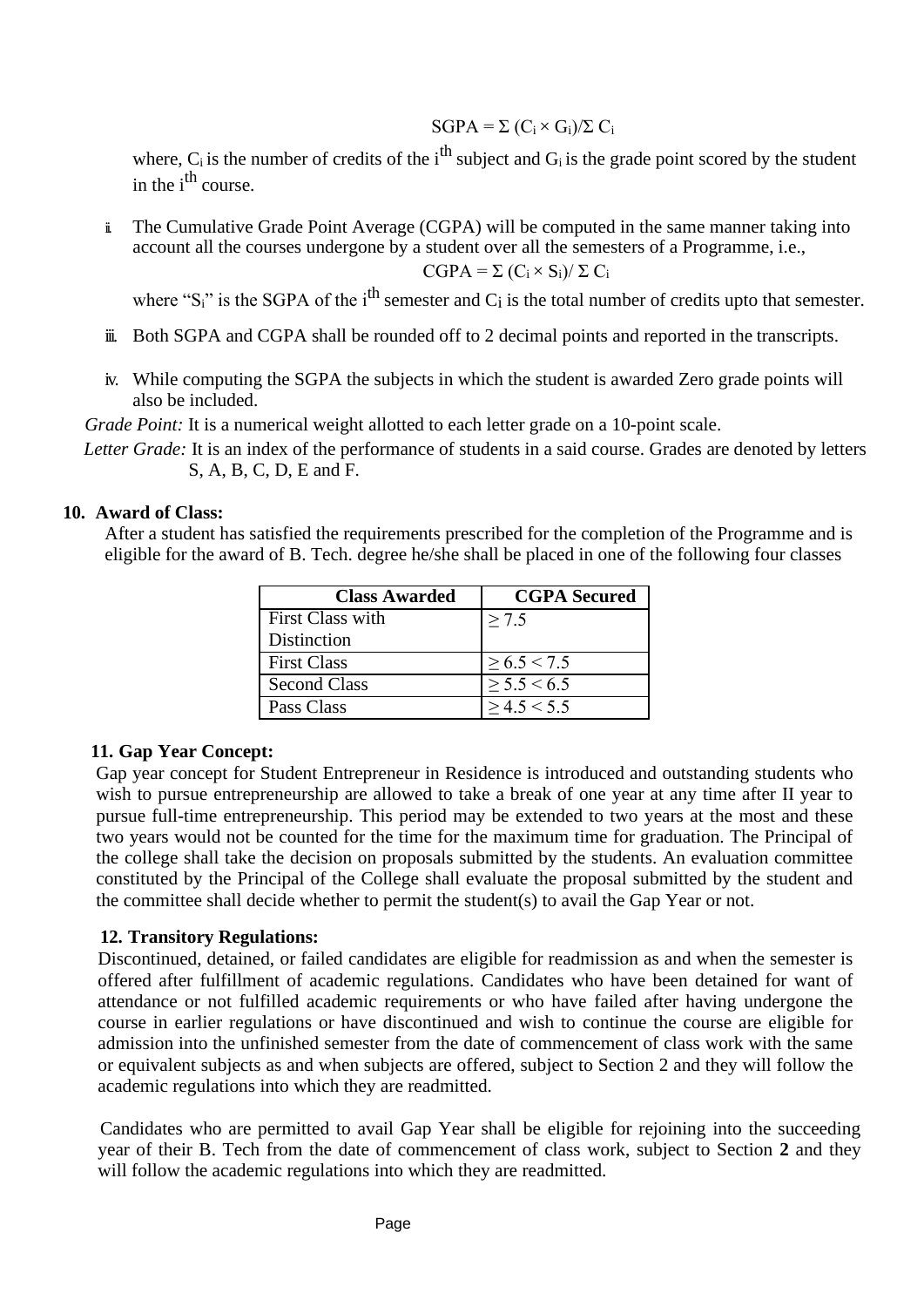# **13. Minimum Instruction Days for a Semester:**

The minimum instruction days including exams for each semester shall be 90 working days.

### **14. Medium of Instruction:**

The Medium of Instruction is **English** for all courses, laboratories, internal and external examinations, Comprehensive Viva-Voce, seminar presentations and project reports.

### **15. Student Transfers:**

Student transfers shall be as per the guidelines issued by the Government of Andhra Pradesh and the University from time to time.

### **16. General Instructions:**

- a. The academic regulations should be read as a whole for purpose of any interpretation.
- b. Malpractices rules-nature and punishments are appended.
- c. Where the words "he", "him", "his", occur in the regulations, they also include "she", "her", "hers", respectively.
- d. In the case of any doubt or ambiguity in the interpretation of the above rules, the decision of the Principal is final.
- e. The Principal may change or amend the academic regulations of common B.o.S or syllabi at any time and the changes or amendments shall be made applicable to all the students on rolls with effect from the dates notified by the Principal.
- f. The above rules and regulations are to be approved/ratified by the College Academic Council as and when any modifications are to be done.

\*\*\*\*\*\*\*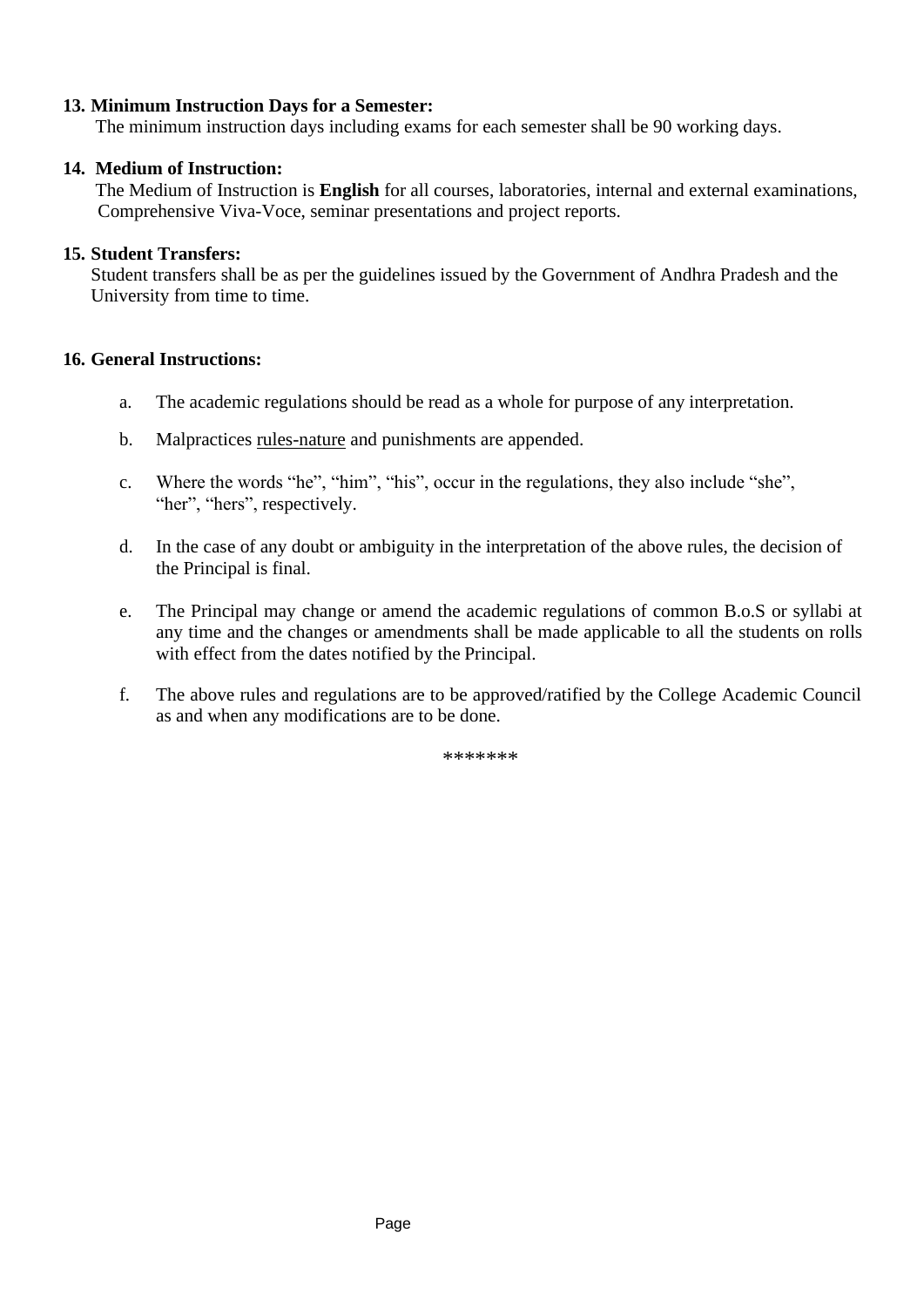# **ACADEMIC REGULATIONS FOR B. TECH.(R19) (LATERAL ENTRY SCHEME)**

*(Effective for the students getting admitted into II year through Lateral Entry Scheme from the Academic Year 2019-2020 and onwards)*

### **1. Award of B.Tech. Degree**

A student admitted in Lateral Entry Scheme (LES) will be declared eligible for the award of the B.Tech degree if the student fulfills the following academic regulations:

- a) Pursues a course of study for not less than three academic years and not more than six academic years.
- b) Registers for *130.5* credits and secures all *130.5* credits from II to IV year of Regular B. Tech. Programme.
- **2.** Students, who fail to fulfill the requirement for the award of the degree within six consecutive academic years from the year of admission, shall forfeit their seat.
- **3.** The regulations **3** to **6** except 5.1 are to be adopted as that of B. Tech. (Regular).

# **4. Minimum Academic Requirements:**

The following academic requirements have to be satisfied in addition to the attendance requirements mentioned in item no.**5**

- i. A student shall be deemed to have satisfied the minimum academic requirements and earned the credits allotted to each theory, practical, design, drawing subject or project if he secures not less than 35 % of marks in the end examination and a minimum of 40% of marks in the sum total of the internal evaluation and end examination taken together.
- ii. A student shall be promoted from third year to fourth year only if the student fulfills the academic requirements of securing 40% of credits from the following examinations, irrespective of whether the candidate takes the end examination or not as per the normal course of study.
	- a. One regular and Two supplementary examinations of III semester.
	- b. One regular and one supplementary examinations of IV semester.
	- c. One regular examination of V semester.

And in case if student is already detained for want of credits for particular academic year, the student may make up the credits through supplementary exams of the above exams before the commencement of IV year I semester class work of next year.

#### **5. Course Pattern**

The entire course of study is three academic years on semester pattern.

A student eligible to appear for the end examination in a subject, but absent at it or has failed in the end examination may appear for that subject at the next supplementary examination offered.

When a student is detained due to lack of credits/shortage of attendance the student may be readmitted when the semester is offered after fulfillment of academic regulations, the student shall be in the academic regulations into which he/she is readmitted.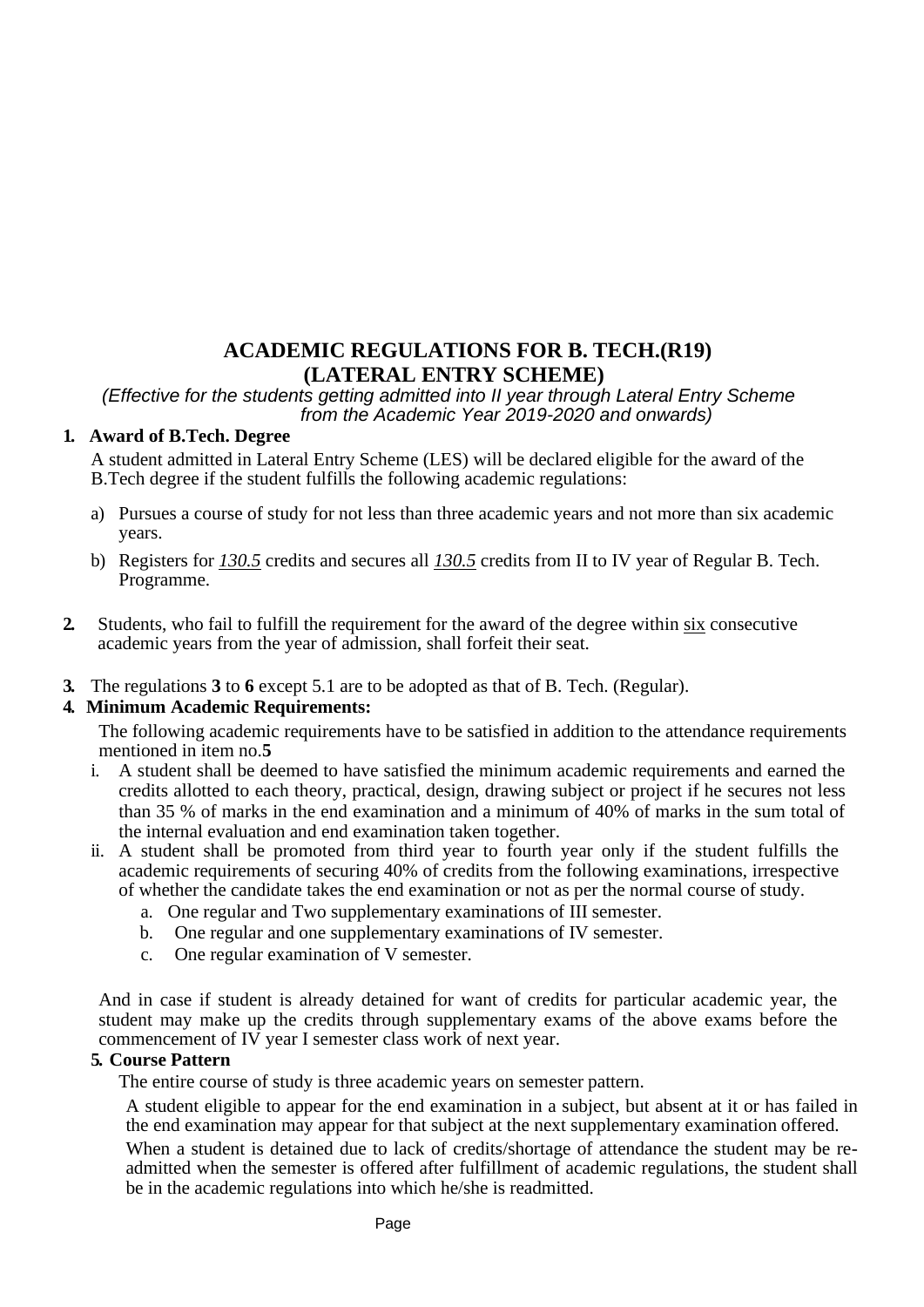**6.** The regulations **8** to **16** are to be adopted as that of B. Tech. (Regular). All other regulations as applicable for B. Tech. Four-year degree course (Regular) will hold good for B. Tech. (Lateral Entry Scheme).

### **7. Minimum Academic Requirements and Award of the Degree:**

The following academic requirements have to be satisfied in addition to the attendance requirements mentioned in section 6 of B.Tech. (Regular).

A student shall be deemed to have satisfied the minimum academic requirements and earned the credits allotted to each theory, practical, design, drawing subject or project if he secures not less than 35% of marks in the end examination and a minimum of 40% of marks in the sum total of the internal and end examination marks taken together. In case of mandatory courses he/she should secure 40% of the total marks.

A lateral entry student shall be promoted from VI semester to VII semester only if he/she fulfils the academic requirements of securing 40% of the credits in the subjects that have been studied up to VI semester from the following examinations, irrespective of whether the candidate takes the end examination or not as per the normal course of study.

One regular and two supplementary examinations of III Semester. One regular and one supplementary examinations of IV Semester. One regular examination of V Semester.

And in case a student is detained for want of credits for particular academic year by section 7.2 above, the student may make up the credits through supplementary examinations and only after securing the required credits he/she shall be permitted to join in the VII semester as the case may be.

\*\*\*\*\*\*\*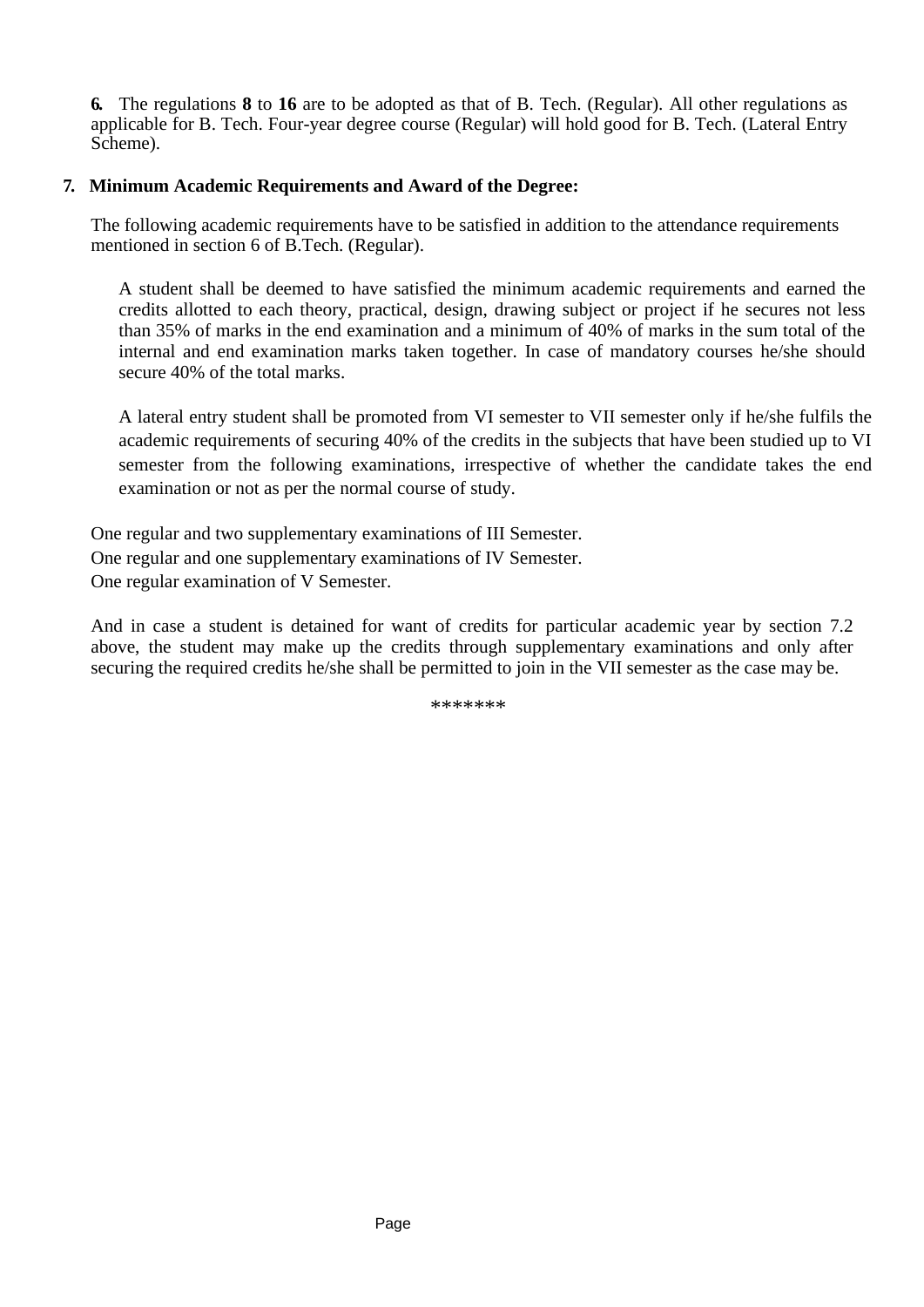# **RULES FOR DISCIPLINARY ACTION FOR MALPRACTICES / IMPROPER CONDUCT IN EXAMINATIONS**

| S. No.           | <b>Nature of Malpractices/Improper conduct</b>                                                                                                                                                                                                                                                                                                                                                                                                                                               | <b>Punishment</b>                                                                                                                                                                                                                                                                                                                                                                                                                                                                                                                                                                                                                                                                                                                                                                                                                                                                                                                                                                                                                                                                                                                                                              |
|------------------|----------------------------------------------------------------------------------------------------------------------------------------------------------------------------------------------------------------------------------------------------------------------------------------------------------------------------------------------------------------------------------------------------------------------------------------------------------------------------------------------|--------------------------------------------------------------------------------------------------------------------------------------------------------------------------------------------------------------------------------------------------------------------------------------------------------------------------------------------------------------------------------------------------------------------------------------------------------------------------------------------------------------------------------------------------------------------------------------------------------------------------------------------------------------------------------------------------------------------------------------------------------------------------------------------------------------------------------------------------------------------------------------------------------------------------------------------------------------------------------------------------------------------------------------------------------------------------------------------------------------------------------------------------------------------------------|
|                  | If the Candidate:                                                                                                                                                                                                                                                                                                                                                                                                                                                                            |                                                                                                                                                                                                                                                                                                                                                                                                                                                                                                                                                                                                                                                                                                                                                                                                                                                                                                                                                                                                                                                                                                                                                                                |
| 1(a)             | Possesses or keeps accessible in examination hall,<br>book,<br>Programmemable<br>note<br>paper,<br>any<br>calculators, Cell phones, pager, palm computers<br>or any other form of material concerned with or<br>related to the subject of the examination (theory<br>or practical) in which he is appearing but has<br>not made use of (material shall include<br>any<br>marks on the body of the candidate which can be<br>used as an aid in<br>the<br>subject<br>of<br>the<br>examination) | Expulsion from the examination hall and<br>cancellation of the performance in that subject<br>only.                                                                                                                                                                                                                                                                                                                                                                                                                                                                                                                                                                                                                                                                                                                                                                                                                                                                                                                                                                                                                                                                            |
| 1 <sub>(b)</sub> | Gives assistance or guidance or receives it from<br>any other candidate orally or by any other body<br>language methods or communicates through cell<br>phones with any candidate or persons in or outside<br>the exam hall in respect of any matter.                                                                                                                                                                                                                                        | Expulsion from the examination hall and<br>cancellation of the performance in that subject<br>only of all the candidates involved. In case of an<br>outsider, he will be handed over to the police<br>and a case is registered against him.                                                                                                                                                                                                                                                                                                                                                                                                                                                                                                                                                                                                                                                                                                                                                                                                                                                                                                                                    |
| $\mathfrak{2}$   | Has copied in the examination hall from any<br>paper, book, Programmemable calculators, palm<br>computers or any other form of material relevant<br>to the subject of the examination (theory or<br>practical) in which the candidate is appearing.                                                                                                                                                                                                                                          | Expulsion from the examination hall and<br>cancellation of the performance in that subject<br>and all other subjects the candidate has already<br>appeared including practical examinations and<br>project work and shall not be permitted to<br>appear for the remaining examinations of the<br>subjects of that semester/year. The Hall Ticket<br>of the candidate is to be cancelled.                                                                                                                                                                                                                                                                                                                                                                                                                                                                                                                                                                                                                                                                                                                                                                                       |
| 3                | Impersonates any other candidate in connection<br>with the examination.                                                                                                                                                                                                                                                                                                                                                                                                                      | The candidate who has impersonated shall be<br>expelled from examination hall. The candidate is<br>also debarred for four consecutive semesters<br>from class work and all examinations. The<br>continuation of the course by the candidate is<br>subject to the academic regulations<br>in<br>connection with forfeiture of seat.<br>The performance of the original candidate who<br>has been impersonated, shall be cancelled in<br>all the subjects of the examination (including<br>practicals and project work) already appeared<br>and shall not be allowed to appear for<br>examinations of the remaining subjects of that<br>semester/year. The candidate is also debarred<br>for four consecutive semesters from class work<br>and all examinations, if his involvement is<br>established. Otherwise, the candidate is debarred<br>for two consecutive semesters from class work<br>and all examinations. The continuation of the<br>course by the candidate is subject to the<br>academic regulations in connection with<br>forfeiture of seat.<br>If the imposter is an outsider, he will be handed<br>over to the police and a case is registered against<br>him. |
| 4                | Smuggles in the Answer book or additional sheet<br>or takes out or arranges to send out the question<br>paper during the examination or answer book or<br>additional sheet, during or after the examination.                                                                                                                                                                                                                                                                                 | Expulsion from the examination hall<br>and<br>cancellation of performance in that subject and<br>all the other subjects the candidate has already<br>appeared including practical examinations and<br>project work and shall not be permitted for the                                                                                                                                                                                                                                                                                                                                                                                                                                                                                                                                                                                                                                                                                                                                                                                                                                                                                                                          |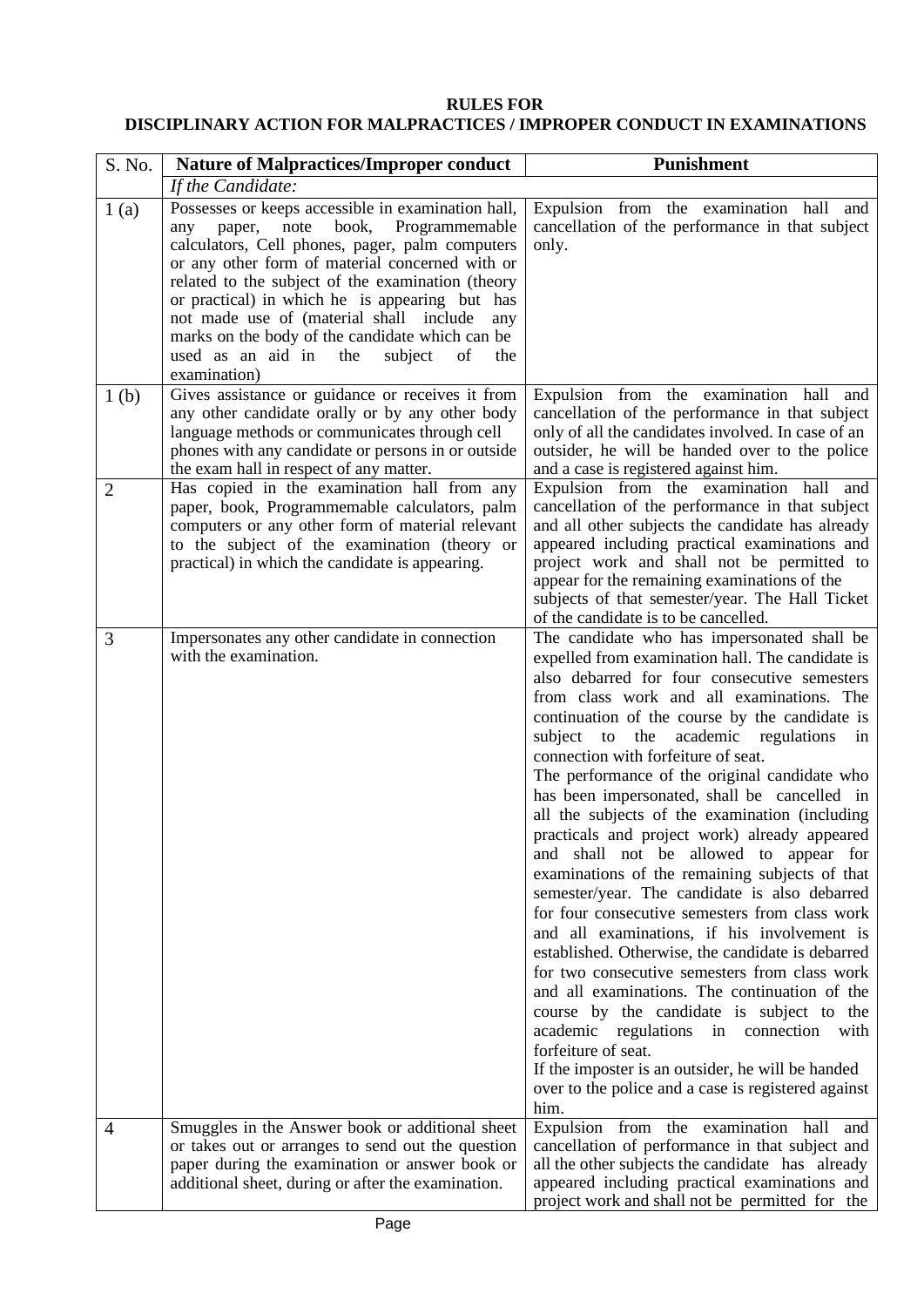| 5 | Uses objectionable, abusive or offensive language<br>in the answer paper or in<br>letters<br>to<br>the<br>examiners or writes to the examiner requesting                                                                                                                                                                                                                                                                                                                                                                                                                                                                                                                                                                                                                                                                                                                                                                                                                                                                                                                                  | remaining examinations of the subjects of that<br>semester/year. The candidate is also debarred<br>for two consecutive semesters from class work<br>and all examinations. The continuation of the<br>course by the candidate is subject to the<br>academic regulations in connection with<br>forfeiture of seat.<br>Cancellation of the performance in that subject<br>only.                                                                                                                                                                                                                                                                                                         |
|---|-------------------------------------------------------------------------------------------------------------------------------------------------------------------------------------------------------------------------------------------------------------------------------------------------------------------------------------------------------------------------------------------------------------------------------------------------------------------------------------------------------------------------------------------------------------------------------------------------------------------------------------------------------------------------------------------------------------------------------------------------------------------------------------------------------------------------------------------------------------------------------------------------------------------------------------------------------------------------------------------------------------------------------------------------------------------------------------------|--------------------------------------------------------------------------------------------------------------------------------------------------------------------------------------------------------------------------------------------------------------------------------------------------------------------------------------------------------------------------------------------------------------------------------------------------------------------------------------------------------------------------------------------------------------------------------------------------------------------------------------------------------------------------------------|
| 6 | him to award pass marks.<br>Refuses to obey the orders of the Chief<br>Superintendent/Assistant – Superintendent<br>$\frac{1}{2}$<br>any officer on duty or misbehaves or creates<br>disturbance of any kind in and around the<br>examination hall or organizes a walk out or<br>instigates others to walk out, or threatens the<br>officer-in charge or any person on duty in or<br>outside the examination hall of any injury to his<br>person or to any of his relations whether by<br>words, either spoken or written or by signs or<br>by visible representation, assaults the officer-in-<br>charge, or any person on duty in or outside the<br>examination hall or any of his relations, or<br>indulges in any other act of misconduct or<br>mischief which result in damage to or destruction<br>of property in the examination hall or any part of<br>the College campus or engages in any other act<br>which in the opinion of the officer on duty<br>amounts to use of unfair means or misconduct or<br>has the tendency to disrupt the orderly conduct of<br>the examination. | In case of students of the college, they shall be<br>from<br>examination<br>halls<br>expelled<br>and<br>cancellation of their performance<br>in<br>that<br>subject and all other subjects the candidate(s)<br>has (have) already appeared and shall not be<br>appear<br>for the<br>permitted to<br>remaining<br>of<br>the<br>subjects<br>of<br>that<br>examinations<br>If<br>the candidate<br>semester/year.<br>physically<br>assaults the invigilator/ officer-in-charge of<br>the Examinations, then the candidate is also<br>debarred and forfeits his/her seat. In case of<br>outsiders, they will be handed over to the police<br>and a police case is registered against them. |
| 7 | Leaves the exam hall taking away answer script or<br>Intentionally tears of the script or any part there<br>of inside or outside the examination hall.                                                                                                                                                                                                                                                                                                                                                                                                                                                                                                                                                                                                                                                                                                                                                                                                                                                                                                                                    | Expulsion from the examination hall<br>and<br>cancellation of performance in that subject and<br>all the other subjects the candidate has already<br>appeared including practical examinations and<br>project work and shall not be permitted for the<br>remaining examinations of the subjects of that<br>semester/year. The candidate is also debarred<br>for two consecutive semesters from class work<br>and all the examinations. The continuation of<br>the course by the candidate is subject to the<br>academic regulations in connection with<br>forfeiture of seat.                                                                                                        |
| 8 | Possess any lethal weapon or firearm in<br>the examination hall.                                                                                                                                                                                                                                                                                                                                                                                                                                                                                                                                                                                                                                                                                                                                                                                                                                                                                                                                                                                                                          | Expulsion from the examination hall and<br>cancellation of the performance in that subject<br>and all other subjects the candidate has already<br>appeared including practical examinations and<br>project work and shall not be permitted for the<br>remaining examinations of the subjects of that<br>semester/year. The candidate is also debarred<br>and forfeits the seat.                                                                                                                                                                                                                                                                                                      |
| 9 | If student of the college, who is not a candidate<br>for the particular examination or any person not<br>connected with the college indulges in any<br>malpractice or improper conduct mentioned in<br>clause 6 to 8.                                                                                                                                                                                                                                                                                                                                                                                                                                                                                                                                                                                                                                                                                                                                                                                                                                                                     | Student of the colleges expulsion from the<br>examination hall and cancellation of the<br>performance in that subject and all other subjects<br>the candidate has already appeared including<br>practical examinations and project work and<br>shall not be permitted for the remaining                                                                                                                                                                                                                                                                                                                                                                                              |